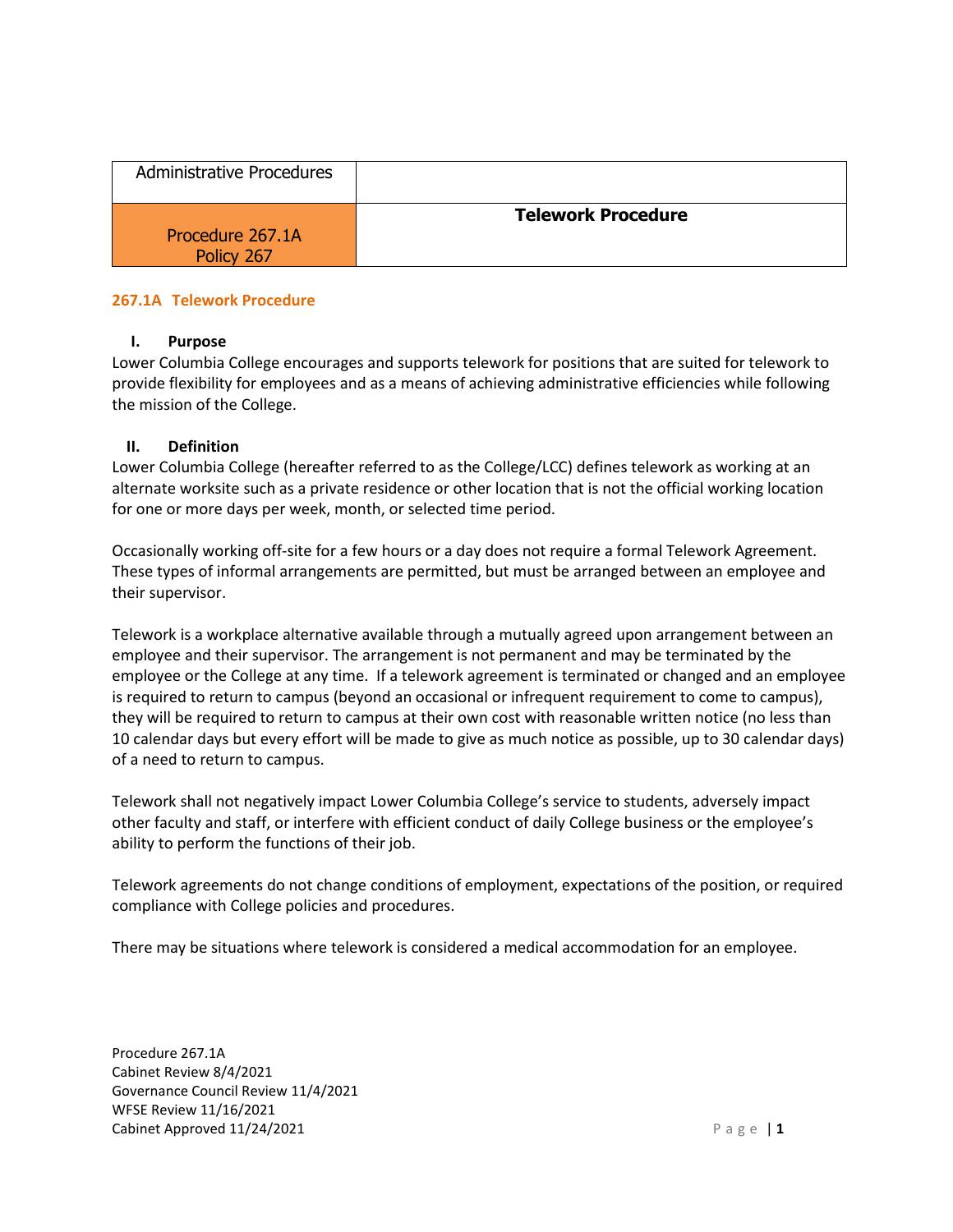## **III. Position Suitability**

A suitable position is a position that can be, at a given time, conducted from a remote location without negatively impacting quality of work or College operations. Position suitability is determined by Human Resources and the employee's supervisor.

A suitable position meets the following criteria:

- The position allows for flexibility regarding face-to-face interaction and coordination of their work with other employees, their supervisor, students, and/or the public
- Some or all of the work activities are portable and can be performed effectively while working away from the LCC campus
- Technology to support assigned work activities is available; provided by the employee and/or the College
- Work performance can be evaluated using methods other than measuring time spent on the job (performance evaluations will follow applicable collective bargaining agreement provisions and College procedures)
- The position does not require immediate access to equipment, documents, or other information located only on campus

Other factors for consideration when determining a position's suitability:

- Nature of the work
- Employee's job performance history
- Potential impact to the service to students
- Potential impact to efficiently conducting college business
- Effect on workload
- Departmental competing leave requests/scheduled time off/telework schedules that would impact the ability to conduct college business
- Telework location outside of Washington and Oregon state

The above list of factors is not an exhaustive list. Supervisors and/or the applicable Vice President and HR may use their discretion in approving telework.

# **IV. Employee Suitability**

Employees suitable for telework must meet the following requirements:

- Employee's position is considered suitable
- Employee is not involved in corrective or disciplinary action, a disciplinary investigation, and does not have past performance issues that could negatively impact teleworking
- An approved telework agreement is in place prior to teleworking

# **V. Telework Location Outside of Washington & Oregon State**

Locations outside of Washington and Oregon require additional cost and administrative burden to the College and will only be approved in very limited circumstances. These arrangements require Supervisor, Vice President and HR approval in order to ensure the College's legal obligations are met.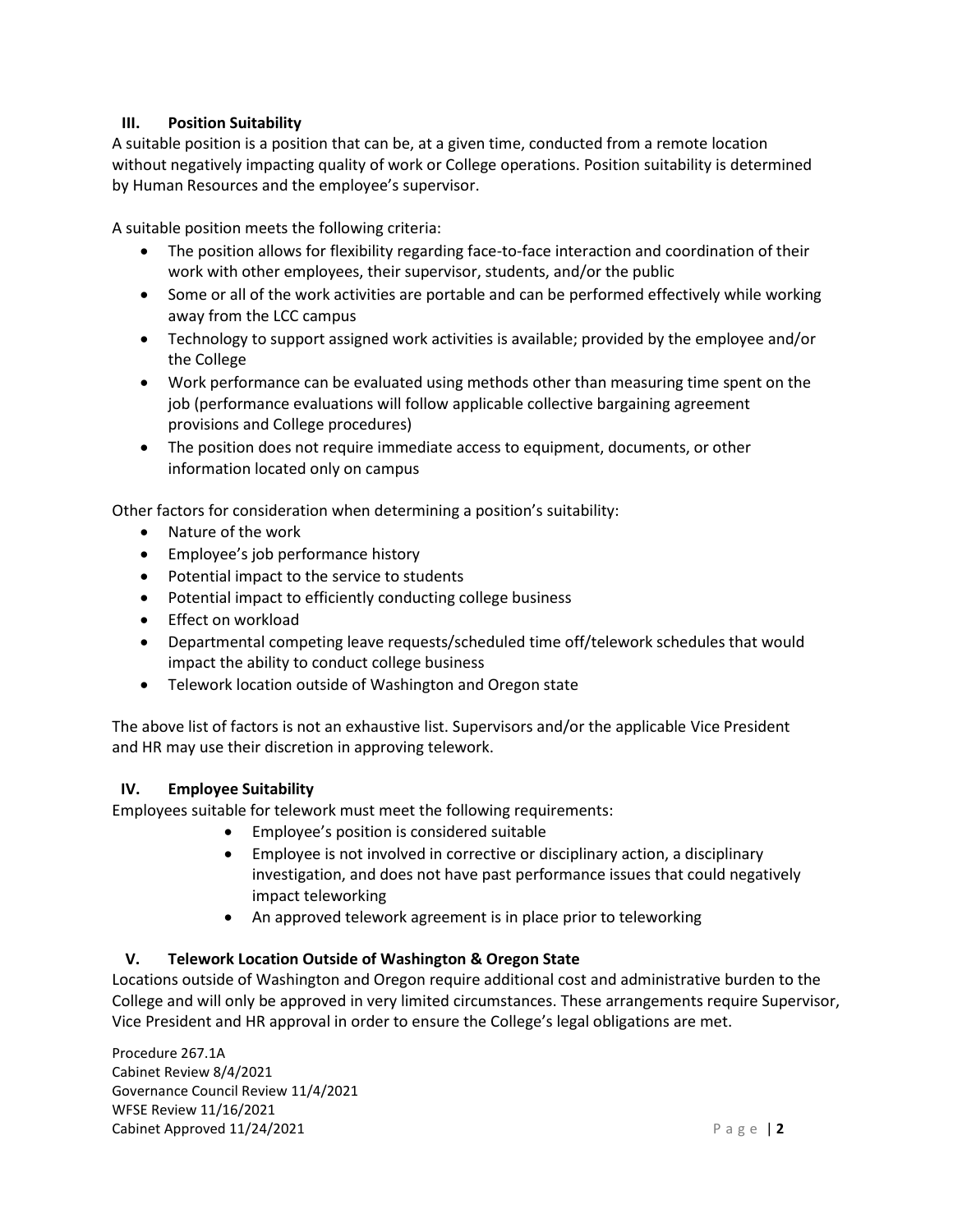Employees may be granted approval to telework in locations outside of Washington and Oregon state if they meet all of the following criteria:

- They can connect remotely to all needed databases and resources to do their job. This includes both hardware and software. It may not be feasible to do repairs or customize equipment for different locations.
- They can work hours that closely match their regularly assigned schedule based on Pacific Standard Time (PST).
- There will be no substantial additional cost or administrative burden to the College for payroll, hardware or connection issues.
- They will be required to return to campus at their own cost with reasonable written notice (no less than 10 calendar days but every effort will be made to give as much notice as possible, up to 30 calendar days) of a need to return to campus.
- This is a temporary location change and not a permanent residence change (unless there is an approved agreement).

Approved out-of-state teleworking employees must promptly notify Human Resources of an address change that impacts their payroll deductions. Employees must also update their address in ctcLink.

## **VI. Employee Responsibilities**

An employee's work responsibilities and scheduled work hours will not be affected by a telework arrangement.

Teleworkers are responsible for maintaining effective workflow and communication among coworkers, supervisors, students, etc. Professional standards and job performance requirements remain. Employees in telework arrangements are still required to comply with all College policies and procedures. Failure to perform adequately or comply with policies and procedures, may result in a termination of the Telework Agreement and/or corrective or disciplinary action.

An employee may be the primary source of care for a dependent while they are teleworking as long as it has been pre-approved by their supervisor and HR. The role of HR is, in part, to ensure consistent application of the procedure across the institution. The College may revisit or withdraw approval to telework while caring for a dependent if the employee is not able to effectively perform their assigned work. If the telework agreement is terminated as a result, the College will provide notice as described above.

The employee must maintain a telework worksite that is reasonably free of hazards and is maintained in a safe and secure manner. The employee is liable for any injuries to third parties or family members or any damage at the telework worksite.

Lower Columbia College shall provide worker's compensation and liability protection as obligated by the State statutes for the employee while they are in the course of employment within the agreed upon location and defined work schedule. The College assumes no responsibility for injury to any other persons at the employee's residence or the alternate workspace within it. The College is not liable for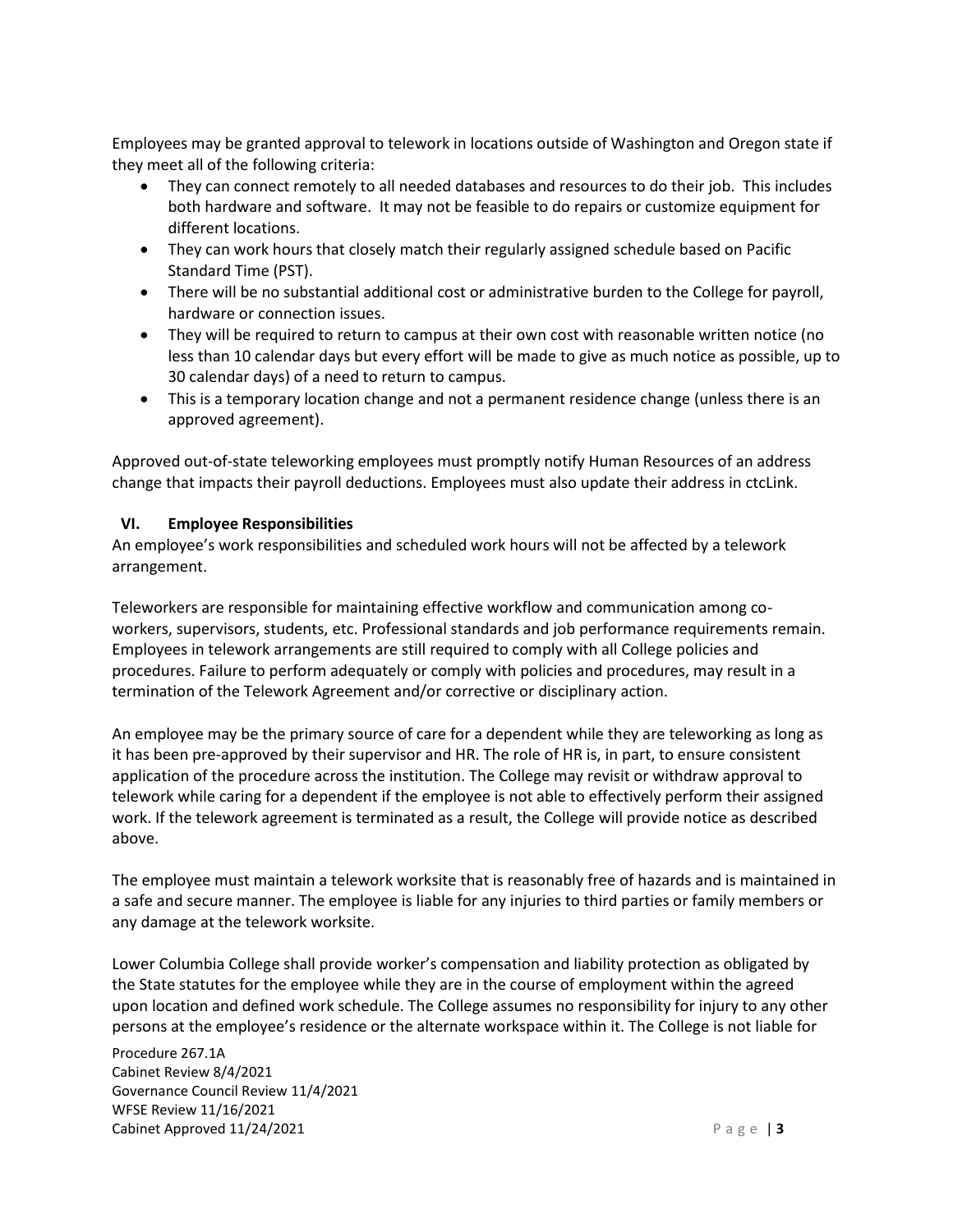any activity, damages, or injury, which is not directly associated or resulting from the employee's official job duties for which the College has no ability to exercise control.

The employee will maintain public records in compliance with the Public Records Act and records retention schedules.

## **VII. Work Hours & Accessibility**

The employee's number of work hours per week remains the same even if they telework. Teleworking hours will be specified in the Telework Agreement. For all non-faculty employees, HR must be notified of any schedule changes that are not temporary or one-offs prior to the schedule change taking place. Any changes to the Telework Agreement must be approved by the supervisor in advance.

The supervisor and the employee must comply with all applicable laws, rules, policies, procedures, & collective bargaining agreements, including but not limited to:

- Work hours
- Meal and break periods
- Leave
- Employee conduct and ethics
- Performance expectations
- Communication procedures
- Confidentiality

During telework hours, employees must be accessible to their supervisor, co-workers, and others that they normally interact with. Requests for leave will follow normal procedures.

When the campus is closed due to weather or other emergency and all operations are suspended, the suspension also applies to those who are teleworking. Suspended operations rules related to pay and leave would apply.

In the case of an alternate worksite emergency such as power outage, a teleworking employee is required to either report to another suitable work location, such as their office/work space on campus (unless the campus is also affected by the emergency), submit an appropriate leave request, or make an alternate arrangement with their supervisor.

### **VIII. Equipment, Supplies, & Workspace**

The telework site is considered an extension of the College for limited purposes while the employee is in telework status. An employee in telework status will be available during the approved work schedule for phone calls and other methods of communication.

The employee will work with HR and IT to ensure that computer hardware, software, and equipment used for telework meet security and confidentiality requirements.

Supplies necessary to complete work at the telework site such as paper and other office supplies, are to